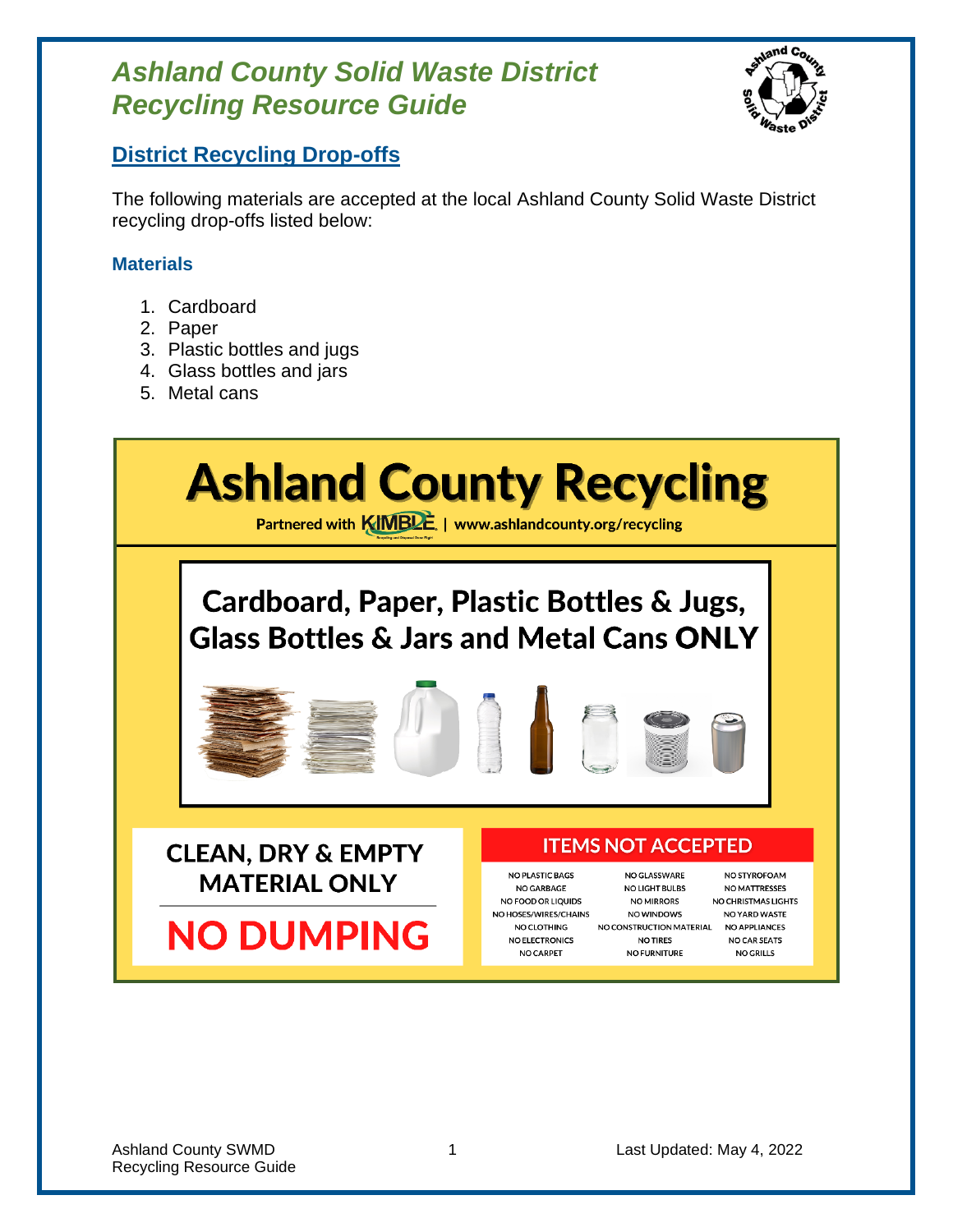

**District Recycling Drop-off Locations**

### Ashland County SWMD Recycling Drop-offs



#### **Drop-off Locations**

- 1. Ashland County Recycling Center 1270 Middle Rowsburg Rd, Ashland
- 2. Buehler's Fresh Food Market 1055 Sugarbush Dr, Ashland
- 3. Ashland County Service Center 1763 St. Rte. 60 S, Ashland
- 4. Cinnamon Lake 2188 Cinnamon Dr E, West Salem 5. Lake Township Garage
- 2499 CR 175, Loudonville 6. Mifflin Township Garage
- 16 Maine St E, Mifflin
- 7. Mohican Township Garage 2008 St. Rte. 89, Jeromesville
- 8. Orange Township, Nankin 930 CR 801, Ashland
- 9. Perrysville Fire Department 181 E 3rd St, Perrysville
- 10. Polk Village Sewer Plant W Congress St, Polk
- 11. Rowsburg Community Center 199 US 250, Polk
- 12. Sullivan Township Garage 245 Twp Hwy 501, Sullivan
- 13. Village of Loudonville North of ballfields, Wally Rd, Loudonville
- 14. Troy Township 924 US 224, Nova
- 15. Savannah Village Ball Park 55 Bailey St, Savannah

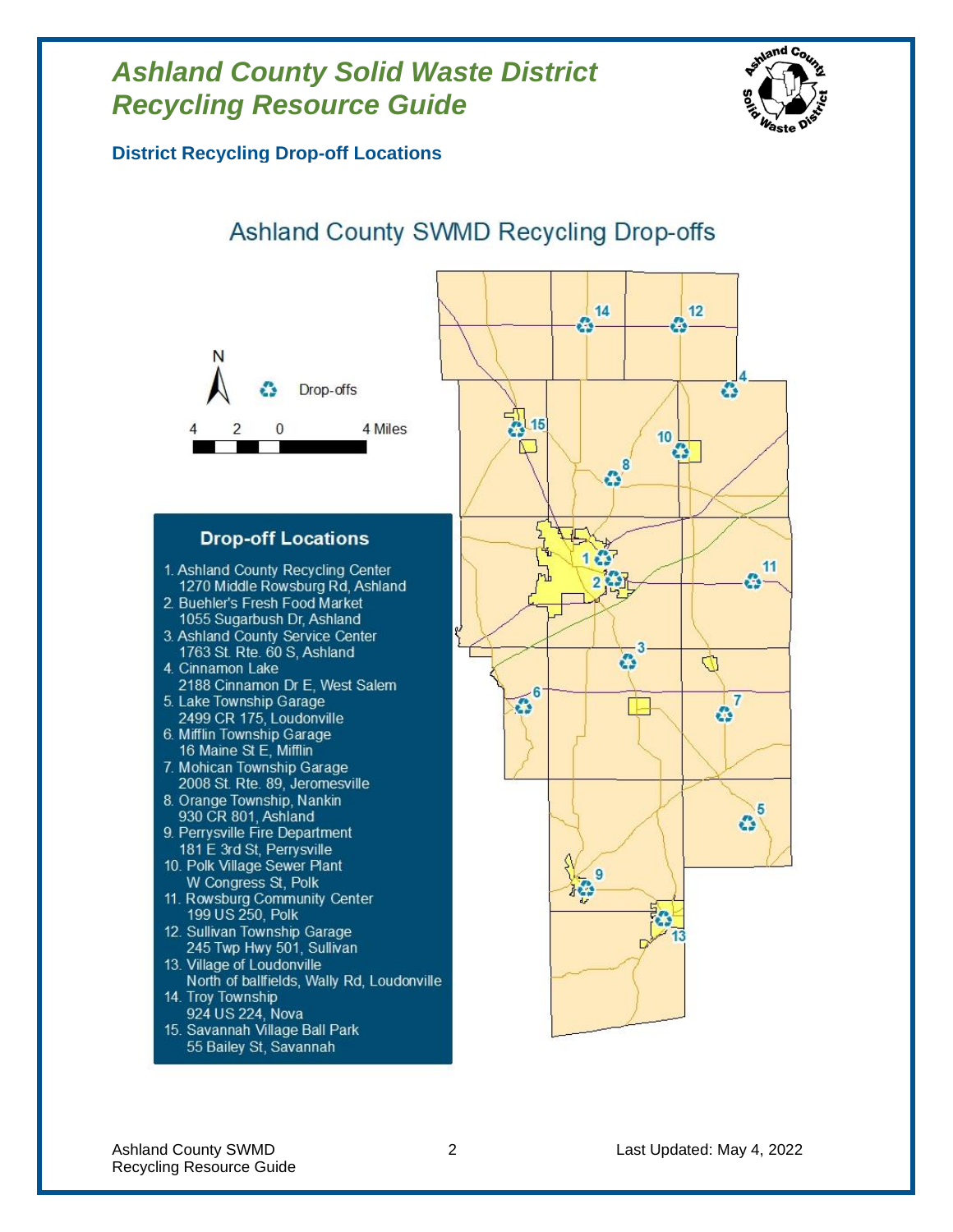

### **Other Opportunities to Recycle**

*Please always call ahead to the listed location to verify acceptance and any fees or conditions that may apply.*

#### **Electronics (fees and material type limits apply – call ahead)**

**Best Buy** 2175 Walker Lake Rd Mansfield, OH 44903

**EcoATM (at Walmart)** 1996 E Main St Ashland, OH 44805

**Best Buy** 3906 Burbank Rd Wooster, OH 44691

**RenTek** 922 West 4th Street Ontario, OH 44906

#### **Appliances without Freon (fees and material type limits apply – call ahead)**

**Milliron** 2384 Springmill Rd (St Rt 39) Mansfield, OH 44903

**Best Buy** 2175 Walker Lake Rd Mansfield, OH 44903

**Omnisource** 1500 Old Bowman Street Mansfield, OH 44903

**Best Buy** 3906 Burbank Rd Wooster, OH 44691

**Goodwill**

1611 Claremont Ave Ashland OH 44805

**Appliances with Freon (fees and material type limits apply – call ahead)**

**Retailers** Some companies will accept the old appliance for recycling if you purchase a new one.

**AEP Ohio RAD Program** 800-672-2231

#### **Rechargeable Batteries**

**Lowe's** 940 N Lexington-Springmill Rd Mansfield, OH 44906

**Home Depot** 1060 Sugarbush Dr Ashland, OH 44805

**Lowe's** 3788 Burbank Rd Wooster, OH 44691

Recycling Resource Guide

Ashland County SWMD 3 Last Updated: May 4, 2022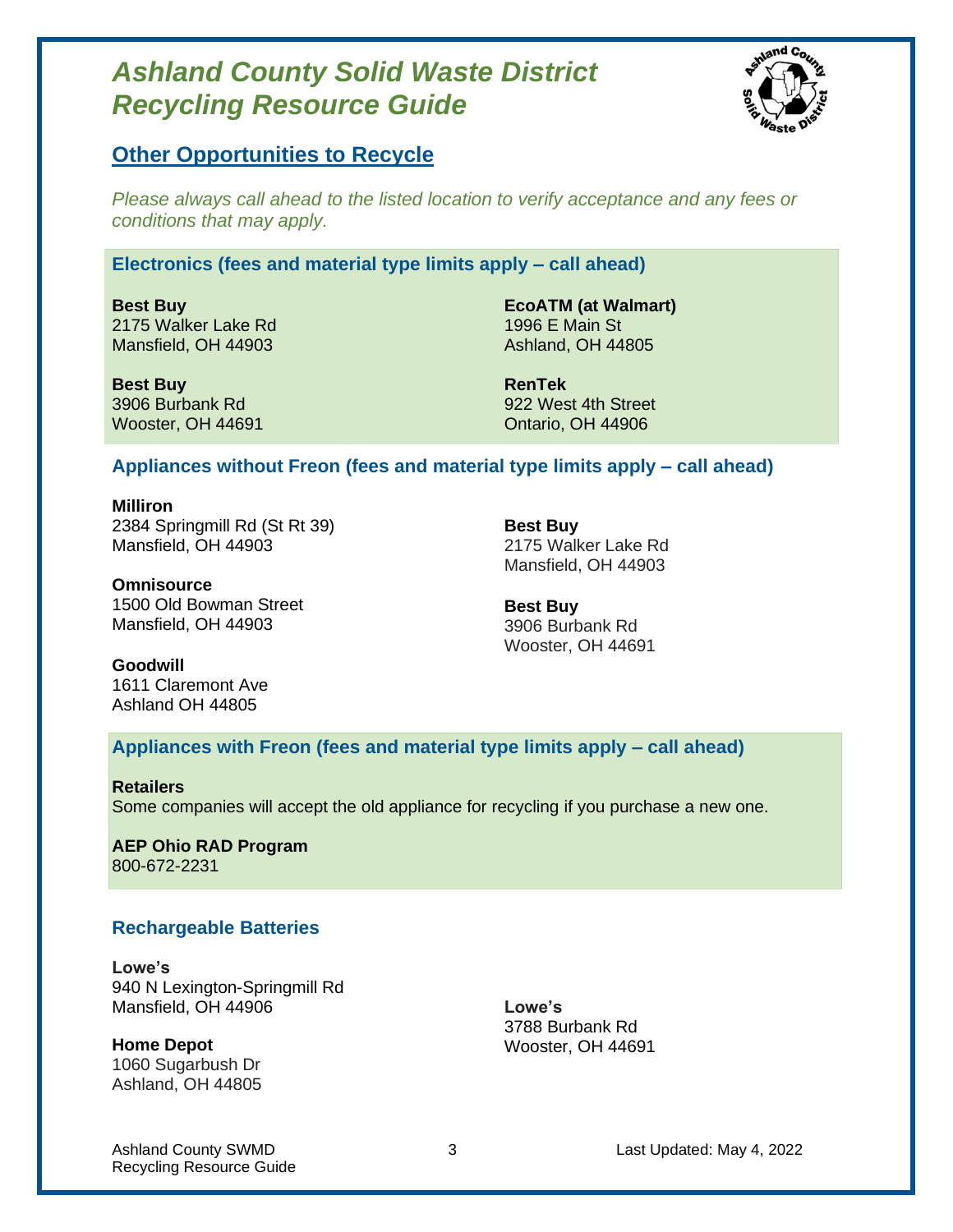

### **Car Batteries**

**Milliron** 2384 Springmill Rd (St Rt 39) Mansfield, OH 44903

**Advance Auto Parts** 1420 Claremont Ave Ashland, OH 44805

**Advance Auto Parts** 860 S Market St Loudonville, OH 44842

**AutoZone** 727 E Main St Ashland, OH 44805

#### **Used Motor Oil**

**Advance Auto Parts** 1420 Claremont Ave Ashland, OH 44805

**Advance Auto Parts** 860 S Market St Loudonville, OH 44842

**AutoZone** 727 E Main St Ashland, OH 44805

**Scrap Tires**

#### **Retailers**

Some companies will accept the old tire for recycling if you purchase a new one such as car dealers and tire retailers. Please refer to the Ashland County Recycling web site regarding the new tire voucher program.

Ashland County SWMD 4 2022 4 Last Updated: May 4, 2022 Recycling Resource Guide

**O'Reilly Auto Parts** 927 E Main St Ashland, OH 44805

**Walmart Auto Center** 1996 E Main St Ashland, OH 44805

**Home Depot** 1060 Sugarbush Dr Ashland, OH 44805

**O'Reilly Auto Parts** 927 E Main St Ashland, OH 44805

**Walmart Auto Center** 1996 E Main St Ashland, OH 44805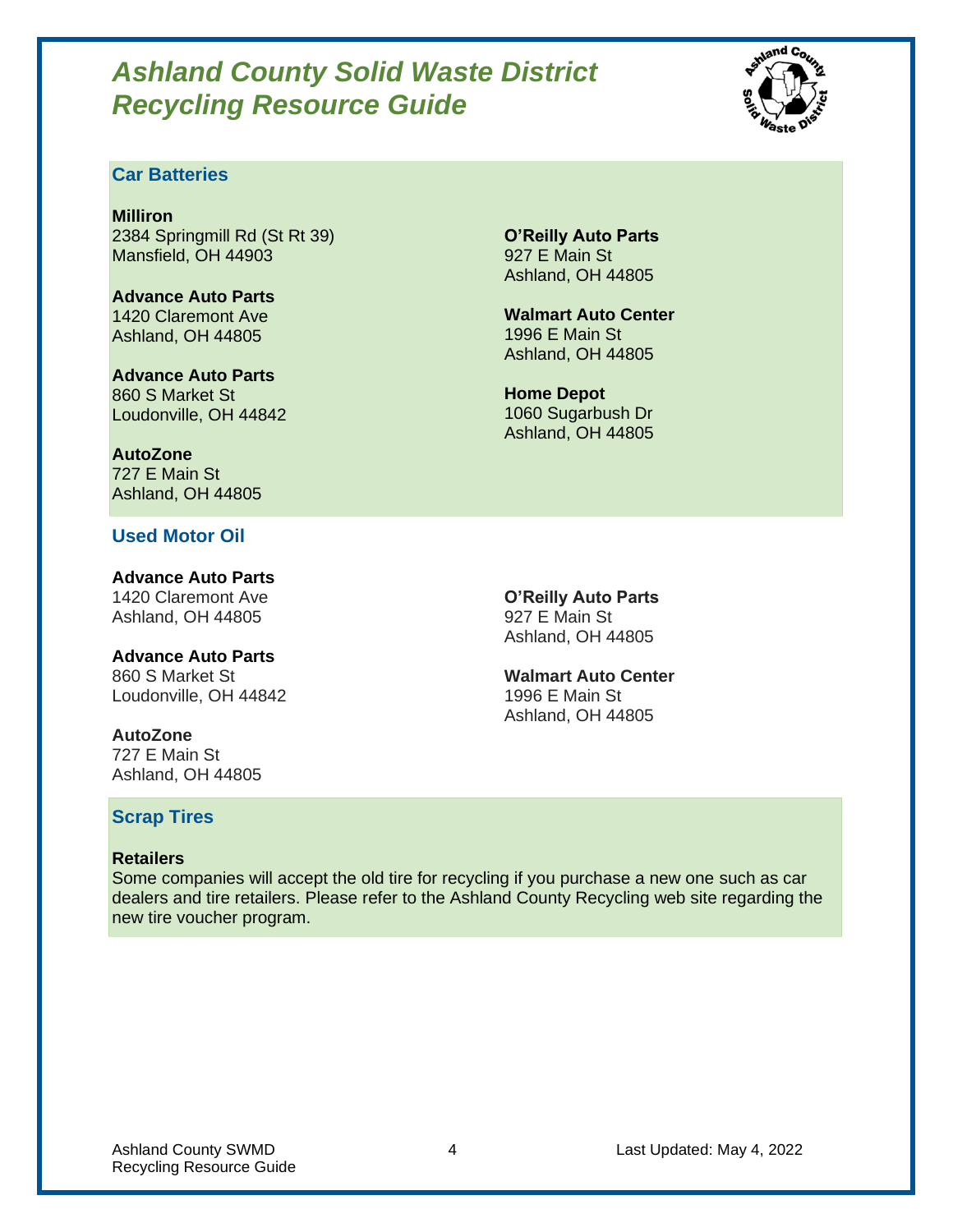

#### **Residential Compact Fluorescent Lamps (CFL)**

**Home Depot** 1060 Sugarbush Dr Ashland, OH 44805 **Lowe's** 3788 Burbank Rd Wooster, OH 44691

**Lowe's** 940 N Lexington-Springmill Rd Mansfield, OH 44906

#### **Business Fluorescent Lamps (4', 8', U Shaped and CFL)**

(Ohio EPA Universal Waste Regulated Bulbs)

9527 East Woodland Cir **4301 Infirmary Road** Bowling Green, Ohio 43402 West Carrolton, Ohio 45449 (419) 354-6110 (937) 859-6101

**ERG Environmental Services Veolia Environmental Services**

#### **Propane/Helium/Oxygen Tanks (fees and material type limits apply – call ahead)**

**A & M Fire and Safety Protection** 500 East Main Street Ashland, OH 44805

**Ferrellgas** 762 U.S. Hwy 250 E Ste B Ashland, OH 44805

#### **Yard Waste**

**Willo'dell Yard Waste Facility** 1398 US Highway 42 Ashland, OH, 44805

#### **Food Waste**

**Paradise Composting Co.** 4300 Mechanicsburg Road Wooster, Ohio 44691

#### **Prescriptions**

**Ashland County Sheriff's Office Annex** 1205 E. Main Street Ashland, OH 44805

**Zollinger Sand & Gravel Co** 11687 Wadsworth Road Rittman, OH 44270

**Loudonville Police Department** 156 N. Water Street, Loudonville, OH 44842

Recycling Resource Guide

Ashland County SWMD 6 2022 **5** Last Updated: May 4, 2022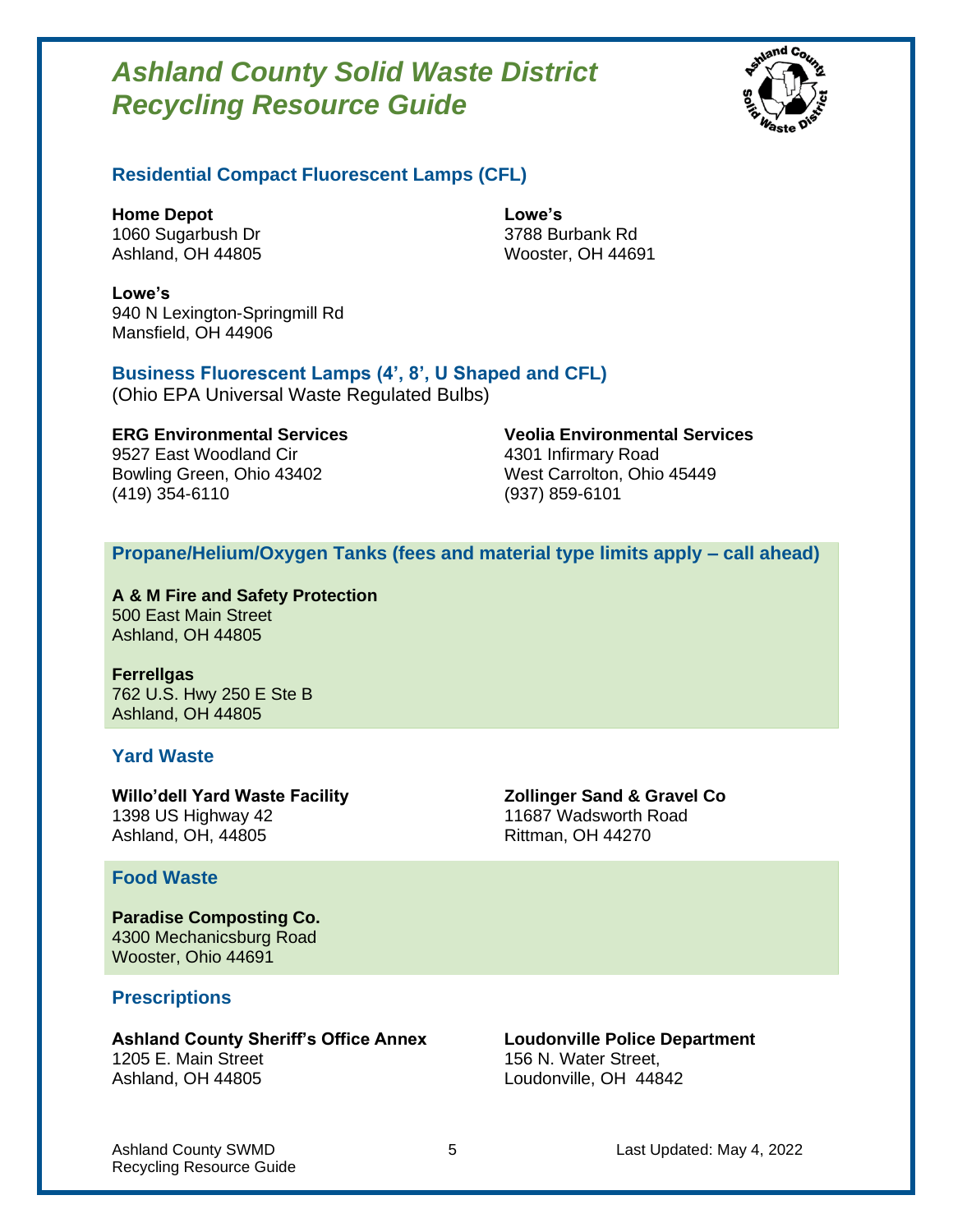

#### **Ink/toner Cartridges**

**Office Max** 876 N Lexington-Springmill Rd Mansfield, OH 44906

**Best Buy** 2175 Walker Lake Rd Mansfield, OH 44903

**Best Buy** 3906 Burbank Rd Wooster, OH 44691

#### **Scrap Metal including Aluminum Cans**

**Milliron** 2384 Springmill Rd (St Rt 39) Mansfield, OH 44903

**Omnisource** 1500 Old Bowman Street Mansfield, OH 44903

**Brady Recycled Metals** 613 State Route 302 Ashland, Ohio 44805

#### **Plastic Bags**

**Lowe's** 940 N Lexington-Springmill Rd Mansfield, OH 44906

**Lowe's** 3788 Burbank Rd Wooster, OH 44691

#### **Styrofoam**

**Phoenix Recycling, Inc.** 659 Marion Road Columbus, OH 43207

#### **PVC Plastics and PVC Pallets**

**Return Polymers** 400 Westlake Drive Ashland, OH 44805

#### **Pallets**

**Martin Pallet Inc**

1414 Industrial Ave., S.W. Massillon, OH 44647

Recycling Resource Guide

**Walmart** 1996 E Main St Ashland, OH 44805

**Home Depot** 1060 Sugarbush Dr Ashland, OH 44805